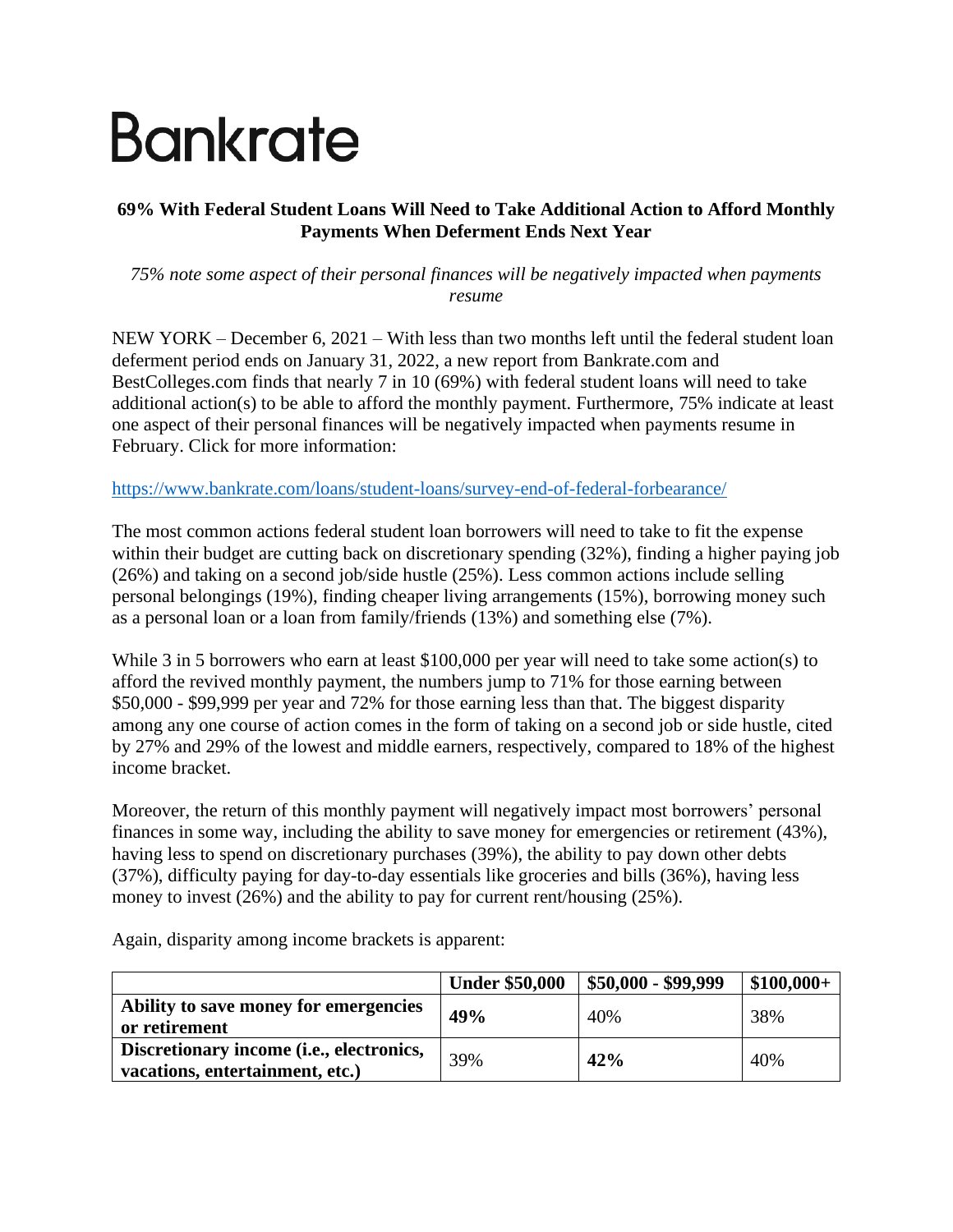| Ability to pay down other debt (i.e.,<br>credit cards, personal loans, etc.) | 39% | 42% | 31% |
|------------------------------------------------------------------------------|-----|-----|-----|
| Ability to pay for day-to-day essentials<br>(i.e., groceries, bills, etc.)   | 43% | 37% | 27% |
| <b>Ability to invest</b>                                                     | 26% | 28% | 29% |
| Ability to pay for rent/housing                                              | 30% | 24% | 14% |
| <b>Other</b>                                                                 | 2%  | 1%  | 1%  |
| No aspect of personal finances will be<br>negatively affected                | 23% | 20% | 31% |

"Student loan debt is a massive burden that follows borrowers around for years after they graduate, often making it harder to afford moving out, buying a home, starting a family, as well as saving for retirement and emergencies," said Bankrate.com analyst Sarah Foster. "Even worse, wage growth has not kept pace with the exponential rise in college tuition, putting students in a deeper hole once they graduate and making debt the only way many students can afford to attend school.

"College students often face one of the most stressful catch-22s of personal finance: higher education increases their lifetime earnings potential, but both affording it and paying it off can be a strain on their finances and mental health."

With the deferment deadline looming, most borrowers already have a repayment strategy in place. The most popular tactics are continuing with regular repayment (31%) – cited most by those earning \$100,00 or more per year (46% compared to 32% of those earning between \$50,000 - \$99,999 and 25% who make less than that) – and enrolling in an income-driven repayment plan (29%). Sixteen percent plan to apply for more deferment, with this being more popular among those who make less than \$50,000 annually (20%) and between \$50,000 - \$99,999 (15%) than the highest earners (7%). Only a fraction (5%) will refinance with a private lender, and nearly 1 in 5 (18%) do not yet know what they will do.

"It's encouraging that most borrowers have already considered strategies for resuming payments in anticipation of deferment ending," said Melissa Venable, Ph.D., online education advisor for BestColleges.com. "For those that haven't, the good news is that there is time to speak with their federal student loan servicer to discuss options and avoid missed payments. Unfortunately, student loans are a hardship for many, and those who become delinquent face myriad of additional financial challenges."

Most borrowers did indeed take a break from paying down their federal student loans during the deferment period, as just 36% continued to repay their debt during this time (22% put the same amount as usual towards their loans, and 15% still put some money, but less than normal). Meanwhile, 40% used the money they would have spent on student loans on everyday expenses/bills, 31% paid down other debts, 24% used it on rent/housing and 21% saved it. Less popular uses include using the money on discretionary spending (18%), investing it (11%) and something else (4%).